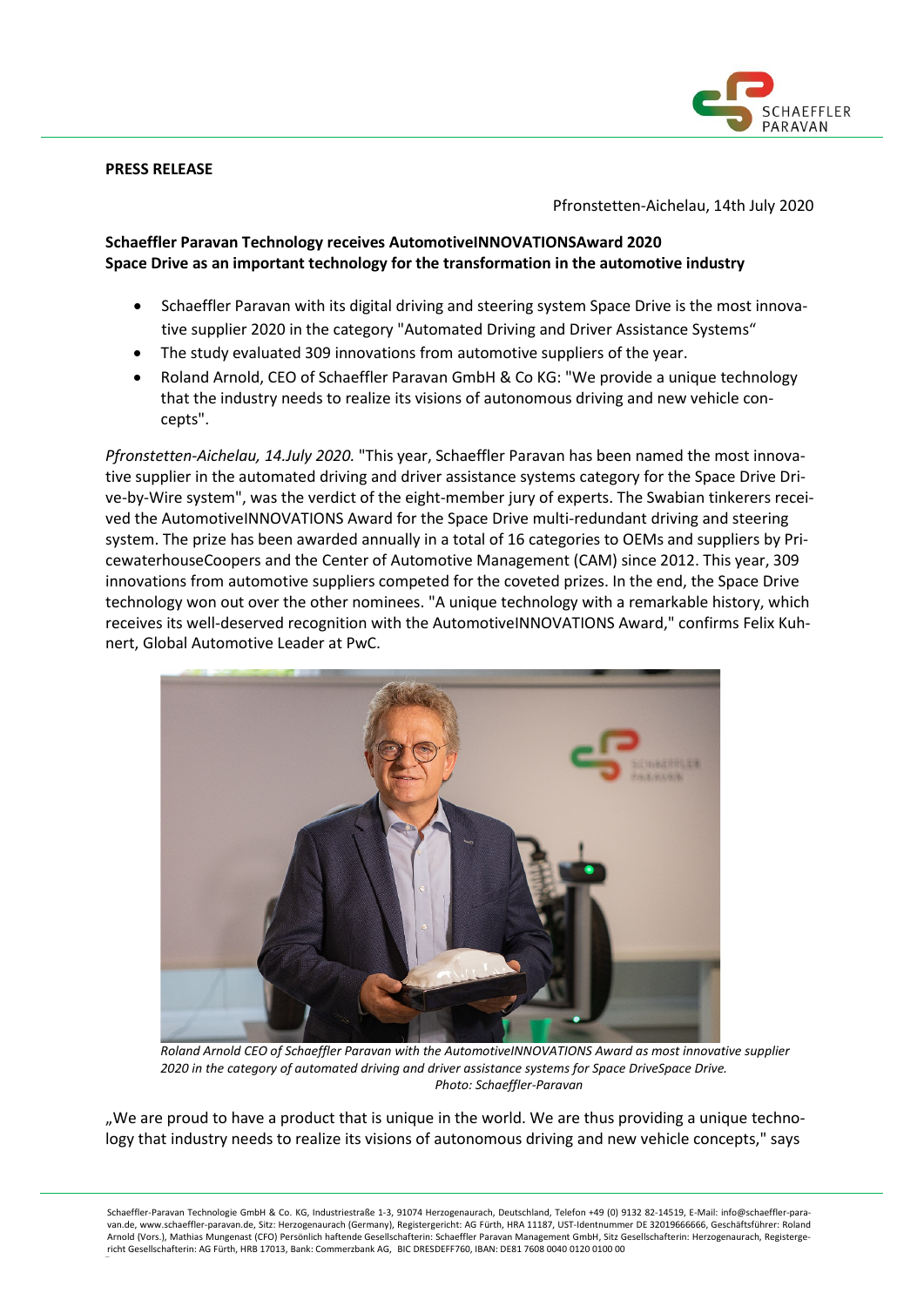

Roland Arnold CEO of Schaeffler Paravan Technologie GmbH & Co. KG as well as founder and managing director of PARAVAN GmbH.

"With Space Drive, Schaeffler Paravan is active in the future field of automated driving and, by means of steer-by-wire and electronic actuating signals, realizes important driving functions while ensuring functional safety," emphasizes Prof. Stefan Bratzel, Director CAM and Chairman of the expert jury. "The company thus demonstrates a high level of competence in a growth area of the industry. For the expert jury, the drive-by-wire system represents a step towards the realization of autonomous mobility. In its statement, it attests to a high degree of benefit for the implementation of automatic driving functions. "To date, Space Drive is the world's first and only drive-bywire system with road approval and corresponding redundancies that guarantee functional safety," it continues.

"It is impressive what can be achieved through innovative thinking and hard work. Space Drive from Schaeffler Paravan is shaping the future of autonomous driving and with this innovation not only sets an important milestone in the transformation history of the automotive industry, but also makes an important contribution to society through its use in vehicles for the disabled", says Kuhnert.

A total of 16 prizes were awarded in two categories - OEM and supplier. This year's prizewinners include renowned players in the industry such as Volkswagen, Porsche, Tesla and the suppliers Bosch and ZF. A total of 309 innovations from automotive suppliers were evaluated. The innovations come from 14 fields of technology.

The Space Drive technology originated from mobility for the disabled. To enable people with the most severe movement restrictions to enjoy independent mobility, PARAVAN GmbH developed the first TÜV-tested fully redundant drive-by-wire system "Space Drive 1" by 2005, which was revised by 2013 with a completely redesigned safety architecture. The computer unit (ECU) meets the highest functional safety requirements according to ISO 26262 ASIL D and is therefore a key technology for autonomous driving at levels 4 and 5, road-approved and tested over a good billion kilometres.

"With the Space Drive System we can practically reach level 5 of autonomous driving," emphasizes Roland Arnold. "No supplier and no car manufacturer has a steer-by-wire system that already allows driving without a steering column. The redundancy is integrated in our system. In today's practice, the human being has to intervene in the steering wheel as redundancy. This results in completely different possibilities for redesigning vehicle interiors; you can rethink the car in the future.

The joint venture founded in 2018, Schaeffler PARAVAN Technologie GmbH & Co. KG - 90 percent is held by the global automotive and industrial supplier Schaeffler Technologies AG and 10 percent by PARAVAN founder Roland Arnold - will now further develop the technology and industrialize it by the end of 2022. "The steering column will fall," Arnold is sure of that. Development vehicles - road vehicles, such as racing cars - equipped without a mechanical connection between the steering unit and the steering gear are currently being tested under extreme conditions for this purpose. An important milestone last year was the approval of the technology carrier Audi R8 LMS GT3 by the German Motor Sport Federation. (DMSB) frame of the DMC GTC. In the meantime, the technology has become an integral part of the regulations of the GTC Race - as the racing series is called this year. At the same time, the technology is also being tested on the road in test vehicles - street legal and also without mechanical connection.

In the third generation of Space Drive, the system will be completely revised. Schaeffler-Paravan will integrate more powerful electric motors and electronics as well as completely revised and individually adaptable / modular software. The system architecture is based on the classic Autosar standard. The features will be developed on a "state of the art" model-based basis and can be individually adapted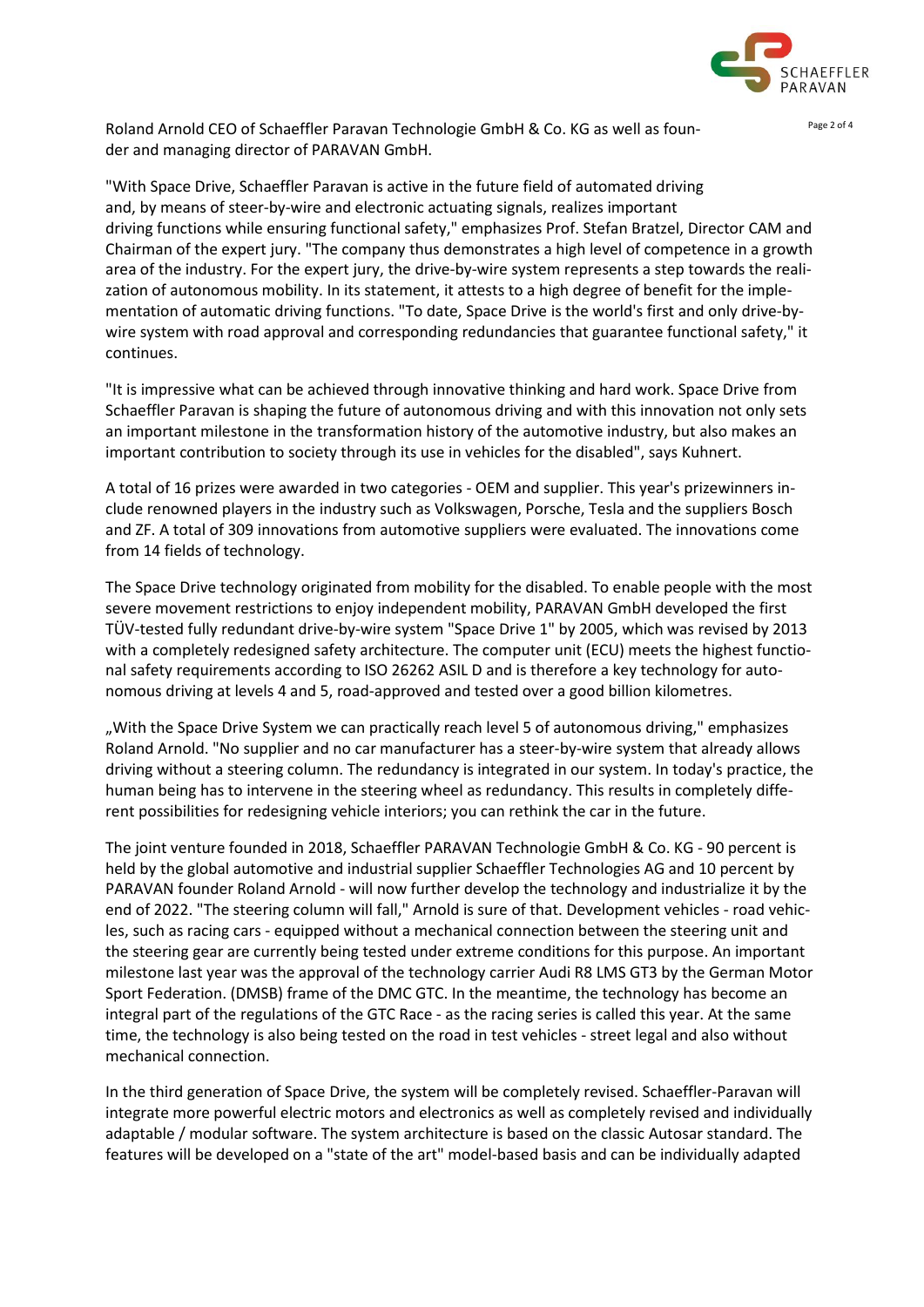

to any type of vehicle. The software meets the latest automotive regulations with the ration of Page 3 of 4 corresponding functional safety standards and is certified according to ISO 26262 ASIL D. Space Drive 3 thus represents the basic development for large-scale production.



*The Space Drive system from Schaeffler Paravan Technologie GmbH & Co. KG is a key technology for autonomous driving. Space Drive is the only system of its kind that has worldwide road approval and has already proven itself over more than one billion kilometers. Photo: Schaeffler-Paravan*



Already on the road today, without a mechanical connection between steering column and steering gear - street legal, Space Drive makes it possible *Photo: Schaeffler-Paravan*